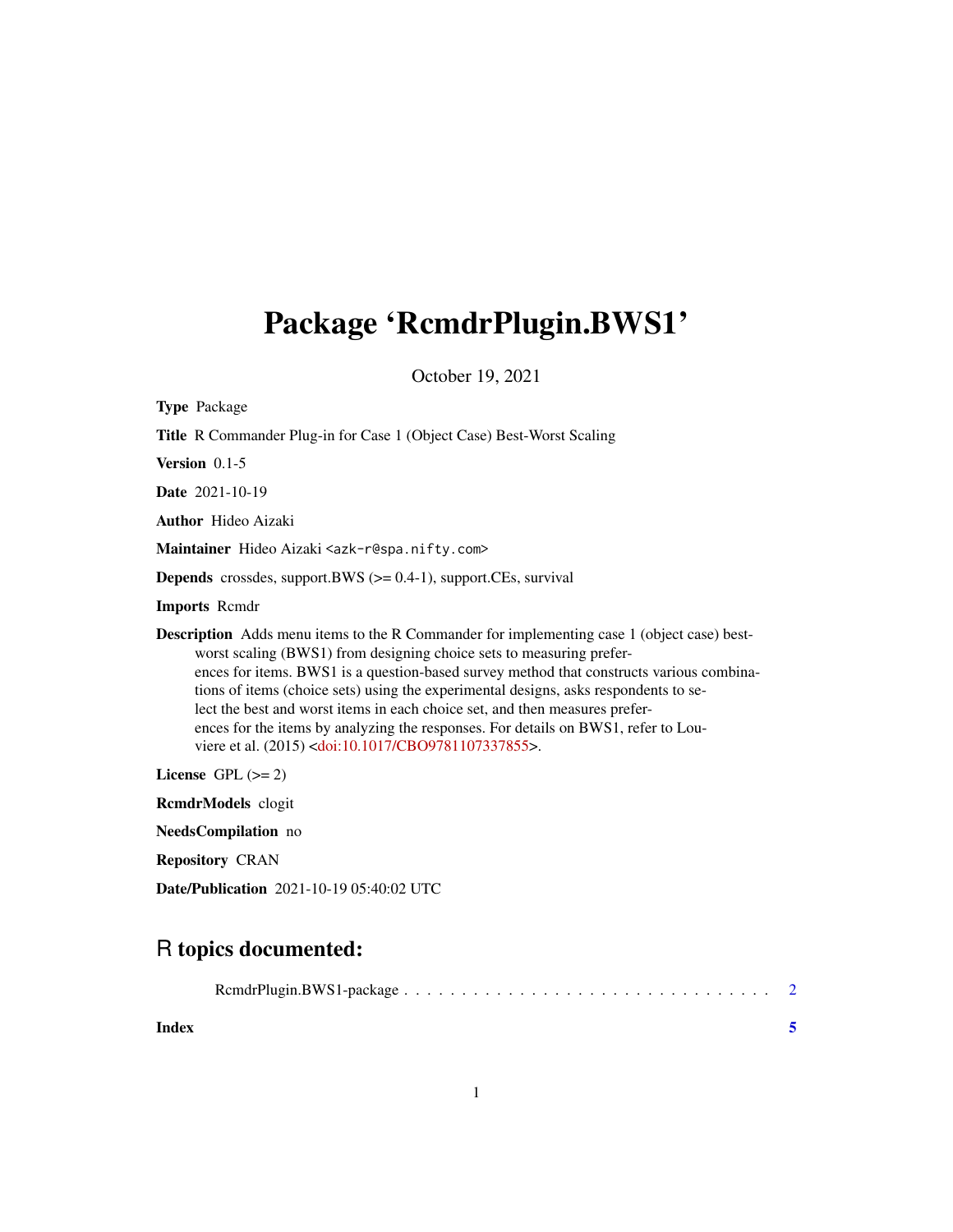#### <span id="page-1-0"></span>RcmdrPlugin.BWS1-package

*R Commander Plug-in for Case 1 (Object Case) Best–Worst Scaling*

#### Description

This package adds menu items to the R Commander for implementing case 1 (object case) best– worst scaling (BWS1) from designing choice sets to measuring preferences for items. BWS1 is a question-based survey method that constructs various combinations of items (choice sets) using the experimental designs, asks respondents to select the best and worst items in each choice set, and then measures preferences for the items by analyzing the responses. For details on BWS1, refer to Louviere et al. (2015).

#### Details

This package is an R Commander Plug-in package for case 1 best–worst scaling (BWS1). It depends on R packages [crossdes](#page-0-0) (Sailer 2005), [support.BWS](#page-0-0) (Aizaki 2021; Aizaki et al. 2014), [support.CEs](#page-0-0) (Aizaki 2012), and survival (Therneau 2021; Therneau and Grambsch 2000) as well as the [Rcmdr](#page-0-0) package (Fox 2005, 2017ab; Fox and Bouchet-Valat 2021). Refer to [support.BWS](#page-0-0) and "Non-Market Valuation with R" <<http://lab.agr.hokudai.ac.jp/nmvr/>>for a brief introduction to BWS1 in R.

After successfully installing and loading the **RemdrPlugin.BWS1**, the R Commander window will appear, and then you will find "BWS1" added to the top-level menus in the R Commander window.

Selecting "BWS1" displays several menu items. When selecting a menu item, the corresponding dialog box is open. The following dialog boxes are provided by **RemdrPlugin.BWS1**:

- The dialog box for "Generate design..." generates a balanced incomplete block design (BIBD) for BWS1 using functions [find.BIB](#page-0-0) and [isGYD](#page-0-0) in the package [crossdes](#page-0-0).
- The dialog box for "Set item..." sets all the items used in your BWS1 application and stores them as a character vector using R basic functions.
- The dialog box for "Create questions..." creates a series of questions for BWS1 according to the BIBD generated and item names set in the previous dialog boxes using the function [bws.questionnaire](#page-0-0) in the package [support.BWS](#page-0-0).
- The dialog box for "Synthesize responses..." generates artificial responses to BWS1 questions using the function [bws.response](#page-0-0) in [support.BWS](#page-0-0).
- The dialog box for "Create data set for analysis..." creates a data set for analysis from the BIBD generated in the first dialog box and a data set containing responses to BWS1 questions using the function [bws.dataset](#page-0-0) in [support.BWS](#page-0-0).
- Selecting the menu item "Measure preferences..." gives options: "Counting approach" and "Modeling approach". Each has additional sub-items (see below).
- The dialog box for "Calculate scores..." calculates various BW scores for each respondent from the data set for analysis created in the previous dialog box, and then stores them into a data frame using the function [bws.count](#page-0-0) in **[support.BWS](#page-0-0)**.
- Selecting "Summarize scores" summarizes the BW scores calculated in the previous dialog box and displays the results in the Output pane of the R Commander window.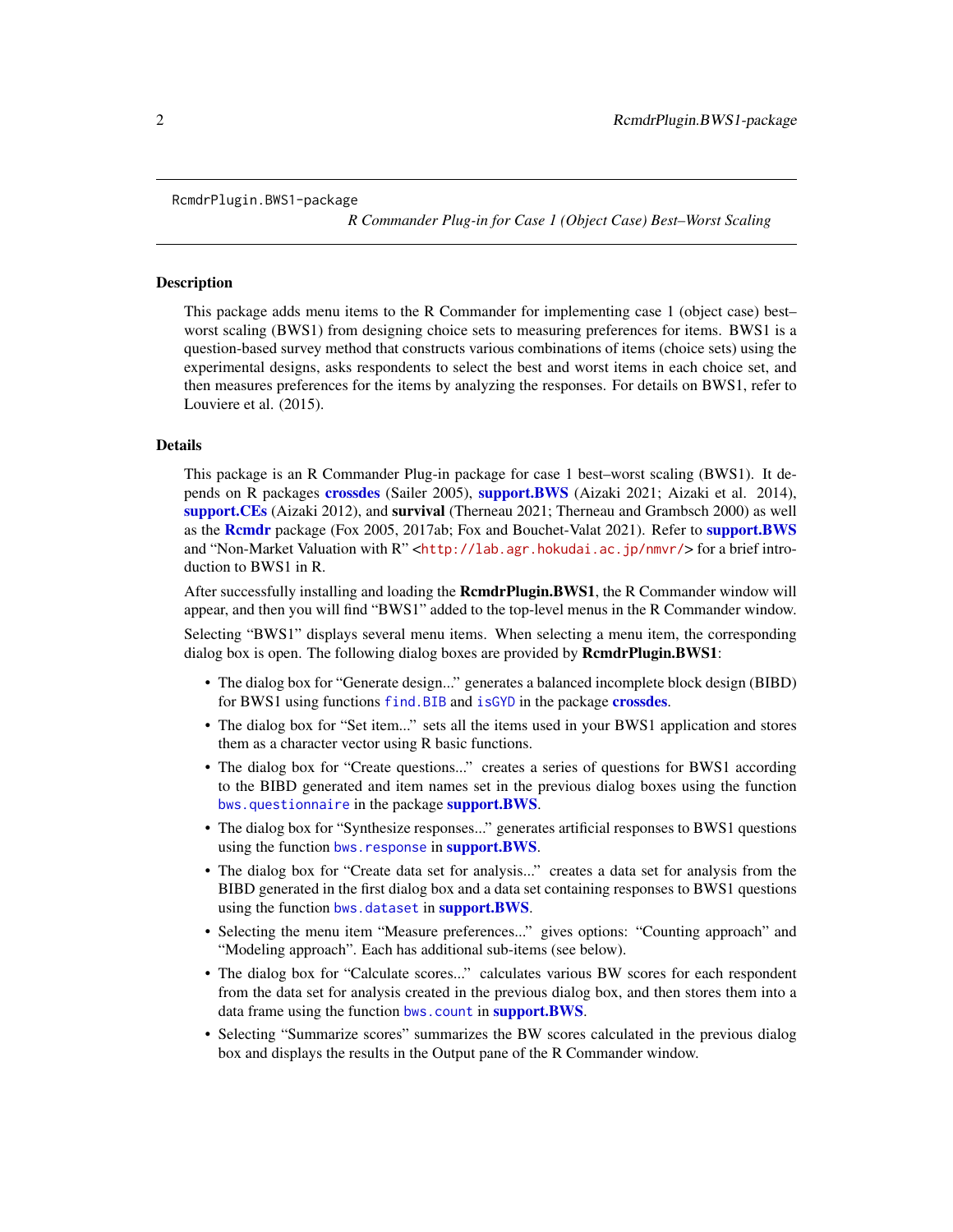- <span id="page-2-0"></span>• The dialog box for "Draw distributions of scores..." draws distributions (bar plots) of the BW scores by item using an R basic graphic function barplot (S3 method for class 'bws.count2': [bws.count](#page-0-0)).
- The dialog box for "Draw mean scores..." draws a bar plot of means of the BW scores by item using the function barplot (S3 method for class 'bws.count2': [bws.count](#page-0-0)).
- The dialog box for "Draw relationship between means and sds of scores..." draws a plot of the relationship between means and standard deviations of the BW scores by item using an R basic graphic function plot (S3 method for class 'bws.count2': [bws.count](#page-0-0)).
- The dialog box for "Fit model..." implements a modeling analysis using the data set for analysis generated in the previous dialog box using the functions [clogit](#page-0-0) in survival and [gofm](#page-0-0) in [support.CEs](#page-0-0).
- The dialog box for "Calculate shares of preferences..." calculates shares of preferences for items from the model fitted in the previous dialog boxes using the function bws. sp in [sup](#page-0-0)[port.BWS](#page-0-0).

#### Acknowledgments

This work was supported by JSPS KAKENHI Grant Number JP20K06251.

#### Author(s)

Hideo Aizaki

#### **References**

Aizaki, H (2012) Basic Functions for Supporting an Implementation of Choice Experiments in R. *Journal of Statistical Software*, Code Snippets, 50(2): 1–24. DOI: 10.18637/jss.v050.c02

Aizaki, H (2021) support.BWS: Tools for Case 1 Best-Worst Scaling. R package version 0.4-4. <https://CRAN.R-project.org/package=support.BWS>.

Aizaki H, Nakatani T, Sato K (2014) *Stated Preference Methods Using R*. Chapman and Hall/CRC. DOI: 10.1201/b17292

Fox J (2005) The R Commander: A Basic Statistics Graphical User Interface to R. *Journal of Statistical Software*, 14(9): 1–42. DOI: 10.18637/jss.v014.i09

Fox J (2017a) *Using the R Commander: A Point-and-Click Interface for R*. Chapman and Hall/CRC. DOI: 10.1201/9781315380537

Fox J (2017b) Writing R Commander Plug-in Packages. Version 3.4-0. [https://socialsciences.](https://socialsciences.mcmaster.ca/jfox/Books/RCommander/plug-ins.html) [mcmaster.ca/jfox/Books/RCommander/plug-ins.html](https://socialsciences.mcmaster.ca/jfox/Books/RCommander/plug-ins.html).

Fox J, Bouchet-Valat M (2021) Rcmdr: R Commander. R package version 2.7-1. [https://](https://socialsciences.mcmaster.ca/jfox/Misc/Rcmdr/) [socialsciences.mcmaster.ca/jfox/Misc/Rcmdr/](https://socialsciences.mcmaster.ca/jfox/Misc/Rcmdr/).

Louviere JJ, Flynn TN, Marley AAJ (2015) *Best-Worst Scaling: Theory, Methods and Applications*. Cambridge University Press. DOI: 10.1017/CBO9781107337855

Sailer O (2005) crossdes: A package for design and randomization in crossover studies. *Rnews*, 5/2: 24–27.

Therneau T (2021) survival: Survival Analysis. R package version 3.2-13. [https://CRAN.R-projec](https://CRAN.R-project.org/package=survival)t. [org/package=survival](https://CRAN.R-project.org/package=survival).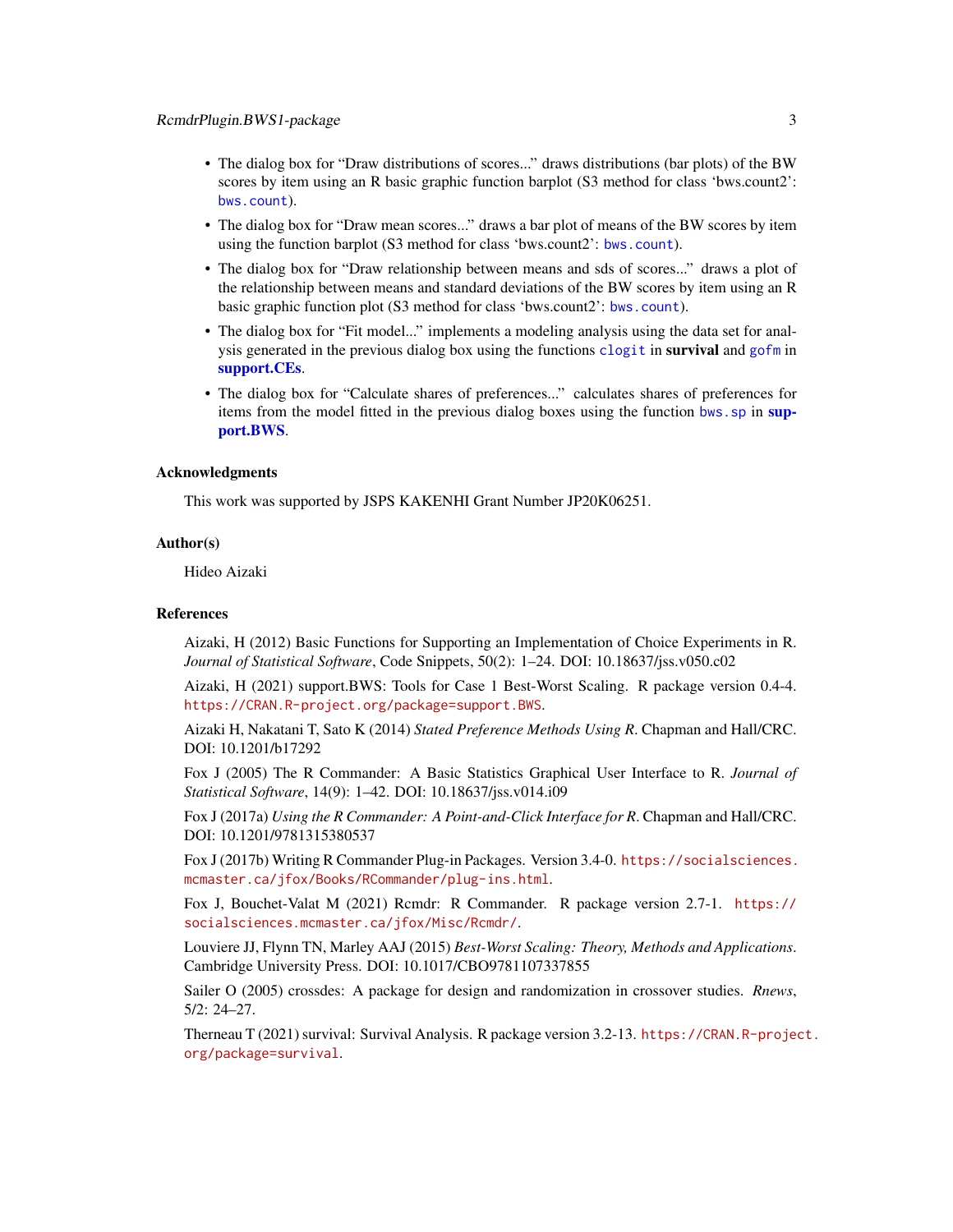Therneau TM, Grambsch PM (2000) *Modeling Survival Data: Extending the Cox Model*. Springer. DOI: 10.1007/978-1-4757-3294-8

### Examples

```
if (interactive()) {
  library(RcmdrPlugin.BWS1)
}
```